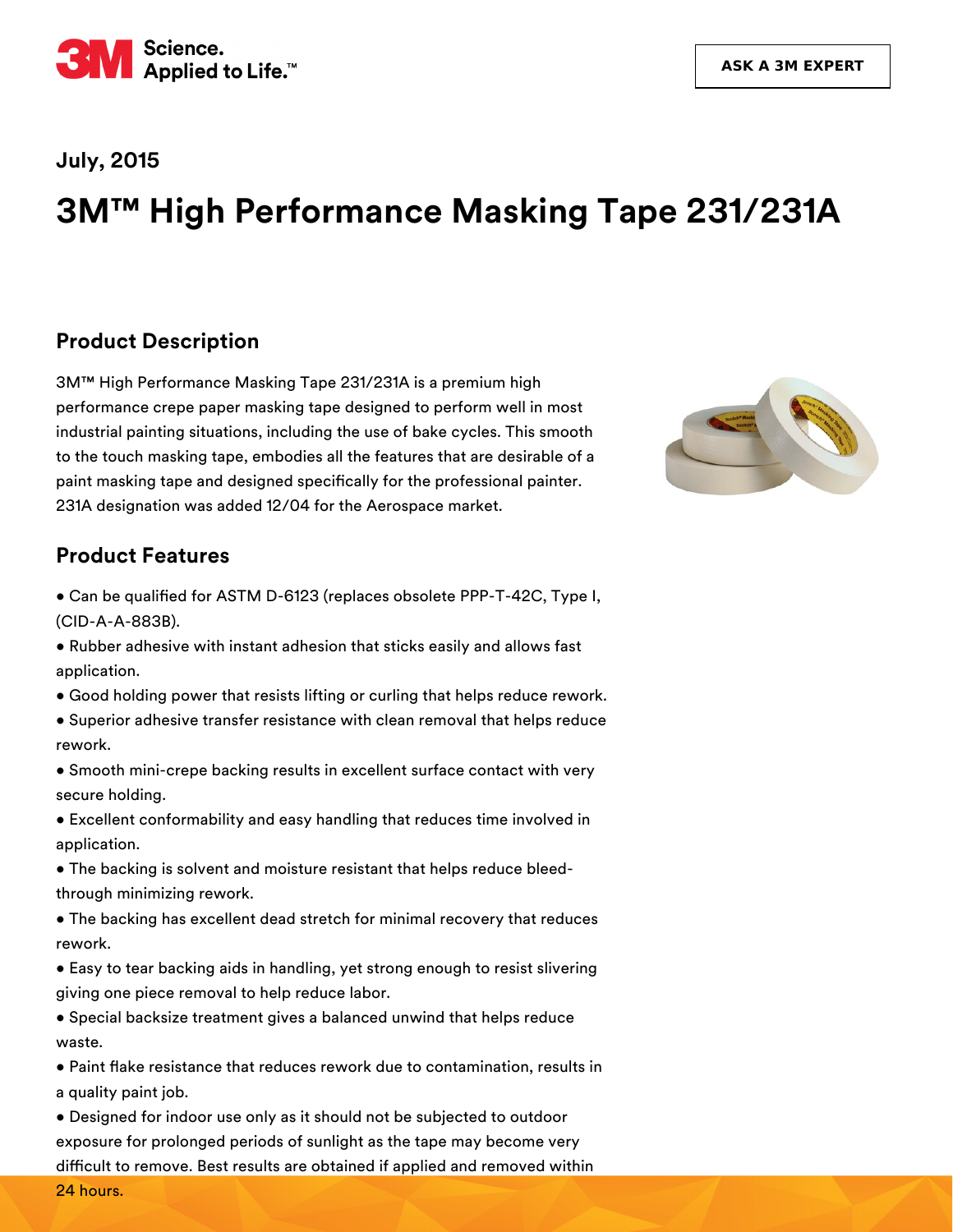# **Technical Information Note**

The following technical information and data should be considered representative or typical only and should not be used for specification purposes.

## **Typical Physical Properties**

| <b>Property</b>             | <b>Values</b>                                                          |         | <b>Method</b> |
|-----------------------------|------------------------------------------------------------------------|---------|---------------|
| Color                       | Tan                                                                    |         |               |
| <b>Total Tape Thickness</b> | $0.19$ mm                                                              | 7.6 mil | ASTM D3652    |
| <b>Backing</b>              | Smooth mini-crepe paper,<br>treated with a heat<br>resistant saturant. |         |               |
| Adhesive                    | Rubber                                                                 |         |               |

#### **Typical Performance Characteristics**

| <b>Property</b>            | <b>Values</b>                                         |                                                     | <b>Method</b> | <b>Substrate</b>       |
|----------------------------|-------------------------------------------------------|-----------------------------------------------------|---------------|------------------------|
| Peel Adhesion              | $4.1$ N/cm                                            | 38 oz/in                                            | ASTM D3330    | <b>Stainless Steel</b> |
| <b>Tensile Strength</b>    | $49$ N/cm                                             | 448 oz/in                                           | ASTM D3759    |                        |
| <b>Elongation at Break</b> | $10\%$                                                |                                                     | ASTM D3759    |                        |
| Temperature Use<br>Range   | Removes cleanly<br>after 30 minutes up<br>to $149 °C$ | Removes cleanly<br>after 30 minutes up<br>to 300 °F |               |                        |

# **Available Sizes**

| <b>Property</b>             | <b>Values</b> |       |
|-----------------------------|---------------|-------|
| <b>Standard Roll Length</b> | 55m           | 60 yd |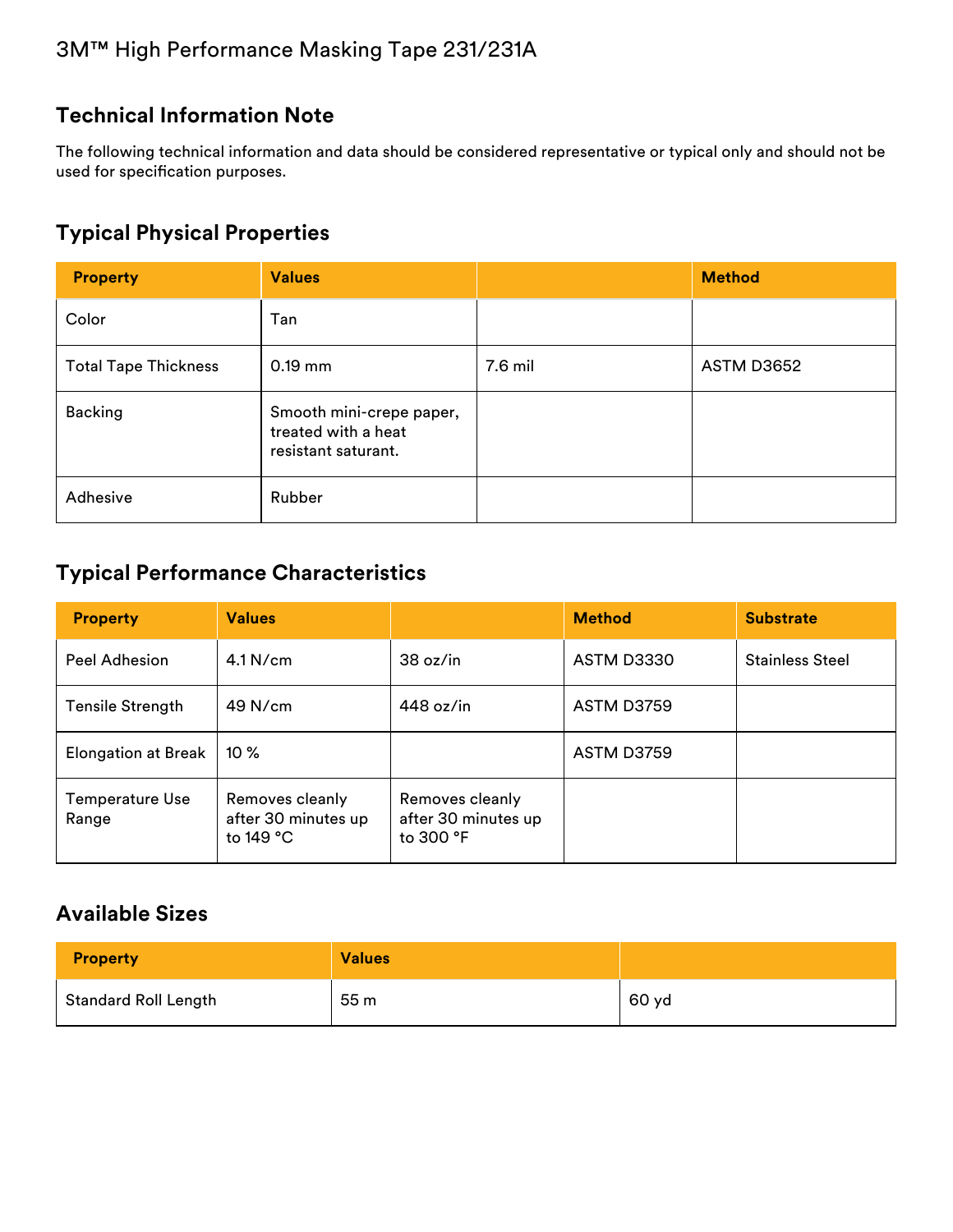# 3M™ High Performance Masking Tape 231/231A

## **Handling/Application Information**

#### **Application Ideas**

3MTM High Performance Masking Tape 231/231A is well suited for painting on automobiles, aircraft, trucks, boats and painting of fabricated parts.

## **Storage and Shelf Life**

Store under normal conditions of 70°F (21°C) and 50% R.H. in the original carton. To obtain best performance, use within 18 months from date of manufacture.

#### **Trademarks**

Scotch is a registered trademark of 3M Company.

#### **References**

# **Safety Data Sheet (SDS)**

[https://www.3m.com/3M/en\\_US/company-us/SDS-search/results/?](https://www.3m.com/3M/en_US/company-us/SDS-search/results/?gsaAction=msdsSRA&msdsLocale=en_US&co=ptn&q=231/231A) gsaAction=msdsSRA&msdsLocale=en\_US&co=ptn&q=231/231A

#### **ISO Statement**

This Industrial Adhesives and Tapes Division product was manufactured under a 3M quality system registered to ISO 9001 standards.

# **Technical Information**

The technical information, recommendations and other statements contained in this document are based upon tests or experience that 3M believes are reliable, but the accuracy or completeness of such information is not guaranteed.

#### **Product Selection and Use**

Many factors beyond 3M's control and uniquely within user's knowledge and control can affect the use and performance of a 3M product in a particular application. Given the variety of factors that can affect the use and performance of a 3M product, user is solely responsible for evaluating the 3M product and determining whether it is fit for a particular purpose and suitable for user's method of application.